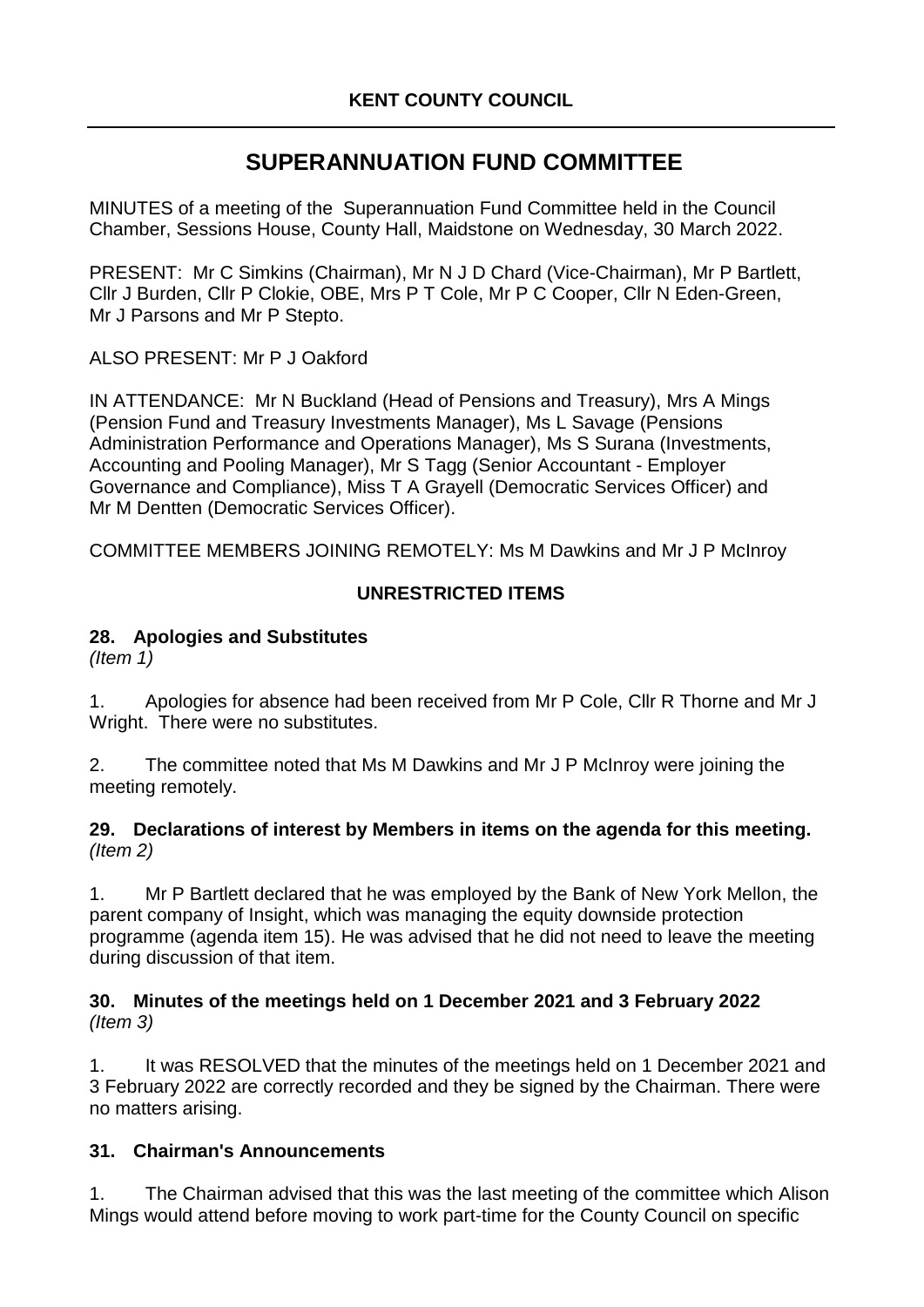projects, including the governance review. He thanked Mrs Mings for the great amount of support she had given to him and the committee since 2013 and as acting Business Partner since 2020, and for her extensive work with internal audit and on the governance review, especially as pensions work had become very much more complicated in recent years.

2. He also announced that Barbara Cheatle would shortly be retiring, having worked for the County Council since 1978 and as the Manager of the Pensions team since 2014, leading the team through a period of change and substantial increase in workload. He expressed his sincere gratitude to Mrs Cheatle for delaying her retirement to ensure continuity of service.

3. The committee supported and endorsed the Chairman's comments and recorded their thanks and very best wishes to Mrs Mings and Mrs Cheatle.

# **32. Pension Fund Business Plan**

*(Item 4)*

1. Mr Buckland introduced the report and responded to comments and questions from the committee, including the following:-

- a) asked if the ongoing vacancies in the Pensions team would affect the service provided to fund members, Mr Buckland advised that there were vacancies still to be filled in the new structure but this did not give rise to any serious concern about the service to pension fund members. He added that these vacancies were being actively recruited to;
- b) the costs which would show in the 2022/23 financial year rather than the 2021/22 year were due to the restructure of the service and the delay in planned recruitment. Costs had been simply delayed due to circumstances rather than deliberately deferred; and
- c) Mr Buckland undertook to keep the committee informed of any further changes arising from the restructure.

2. It was RESOLVED that the information set out in the report and given in response to comments and questions be noted, with thanks.

#### **33. Fund Employer and Governance Matters**

*(Item 5)*

1. Mr Buckland introduced the report and responded to comments and questions from the committee, including the following:-

- a) asked how, with reference to the GAD S13 report, the Kent Pension Fund compared to other Local Government Pension Scheme funds across the UK, Mr Buckland advised that he was not concerned about Kent's comparative position. He undertook to look into any analysis available to indicate any correlation between the actuaries engaged by a fund, their funding levels and contribution rates, and to advise the committee after the meeting; and
- b) asked about the difficulties experienced by SLL, referred to in the report, Mr Tagg reassured the committee that a recovery plan was in place with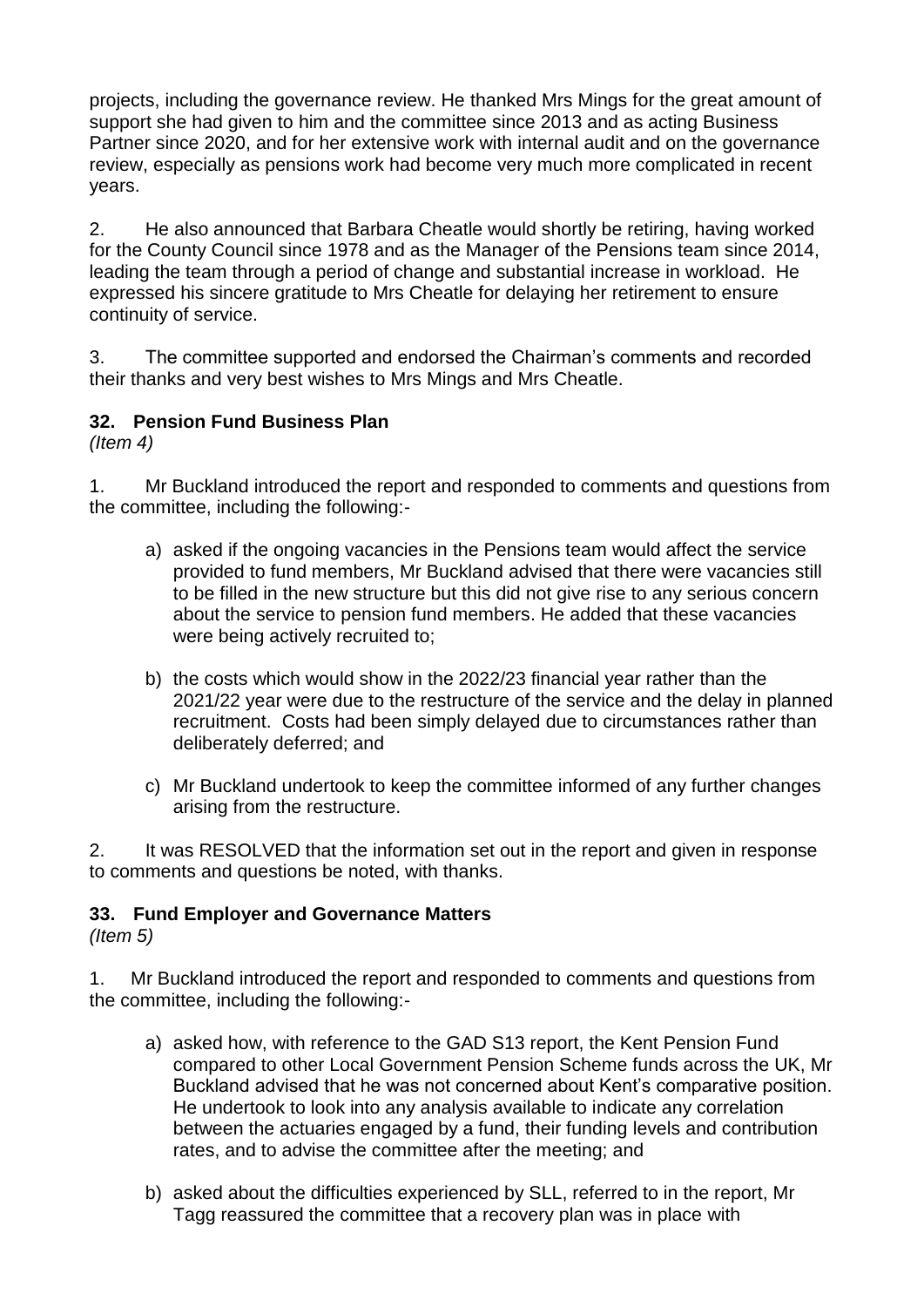Sevenoaks District Council and that he was confident that SLL would be able to make the required pensions contributions. The leisure industry continued to be challenged by the economic impact of the covid pandemic and the fund would continue to watch leisure companies with caution. Mr Tagg undertook to look at the latest published accounts of SLL and advise the committee after the meeting of any specific concerns.

- 2. The committee RESOLVED to note the report and to agree:
	- a) to the admission to the Kent County Council Pension Fund of Seeclear Facilities UK Ltd (re Future Schools Trust);
	- b) to the admission to the Kent County Council Pension Fund of Sports and Leisure Management Ltd (re Sevenoaks Leisure Ltd);
	- c) to the admission to the Kent County Council Pension Fund of Town and Country Cleaners Ltd (re Stour Academy Trust);
	- d) that the Chairman may sign the minutes relating to recommendations a) to c) at the end of today's meeting; and
	- e) that, once legal agreements have been prepared for matters a) and c), the Kent County Council seal can be affixed to the legal documents

#### **34. Pension Administration**

*(Item 6)*

1. Mr Buckland and Ms Savage introduced the report, about which there were no questions or comments.

2. It was RESOLVED that the information set out in the report be noted, with thanks.

#### **35. Report from the Pension Board - verbal**

*(Item 7)*

1. Mr R Thomas, Chair of the Pension Board, gave a verbal update on the recent work of the board and outlined its difficulties in achieving a quorum at recent meetings, due to the ongoing challenge of filling the several vacancies on the board.

2. He expressed his thanks and congratulations to Mrs Mings and Mrs Cheatle and added his best wishes to those of the committee.

3. In response to questions, Mr Buckland advised that members of the committee could not join the board to help fill vacancies as they could not serve on both bodies.

4. It was RESOLVED that the update be noted, with thanks.

#### **36. ACCESS update**

*(Item 8)*

1. Mr Buckland introduced the report and responded to comments and questions from the committee, including the following:-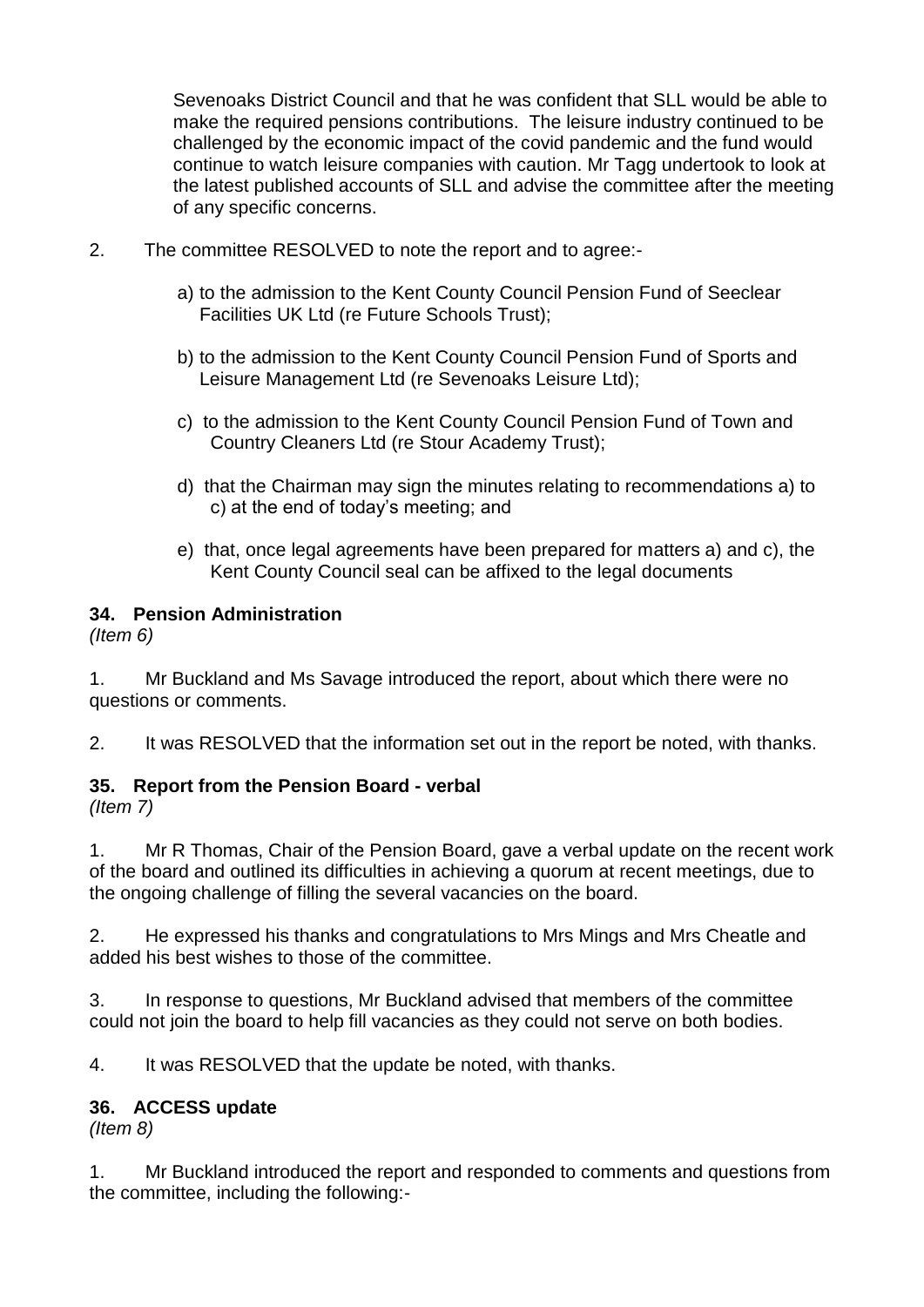- a) asked about the process for becoming an observer at ACCESS meetings, Mr Buckland undertook to look into this and advise the committee after the meeting;
- b) concern was expressed about the apparent interference of the Government in directing how pooling groups invested their funds, and the lack of current detail available about this intention. The Chairman added that Kent had joined the pool on the grounds that it would be able to preserve its sovereignty over strategic investment decisions, and other authorities in the pool were known to share this view. The publication of the White Paper would hopefully set out detail of the Government's view; and
- c) asked why union representatives were included in the investment committee, as membership of this was previously limited to Chairs of Pension Fund Committees, Mr Buckland advised that the committee was required to include scheme member representatives, not specifically union representatives.
- 2. It was RESOLVED that the information set out in the report and given in response to comments and questions be noted, with thanks.

# **37. Fund Position**

*(Item 9)*

1. Ms Surana introduced the report, on which there were no questions, although some comment was made about the level of diversity of investment it was sensible to have across a fund.

2. It was RESOLVED that the information set out in the report be noted, with thanks.

#### **38. Governance Review update**

*(Item 10)*

1. Mr Buckland introduced the report and advised that the change of name of the committee had been agreed by the Selection and Member Services Committee on 29 March and would be submitted to the full Council in May for agreement. Mrs Mings added that the governance policy statement included with the report was the first to be prepared in relation to the fund and emphasised the importance of the training strategy in keeping Members up to date with pensions policy and investment practice.

2. Mrs Mings responded to comments and questions from the committee, including the following:-

- a) referring to the timescale for addressing recruitment to the committee and the Pension Board, Mrs Mings advised that this would be her priority in the immediate future; and
- b) Mrs Mings undertook to check the wording relating to observers attending ACCESS meetings to ensure that it corresponded with information set out in the ACCESS update report considered previously.
- 3. It was RESOLVED that the report and the proposed name change be noted and that:-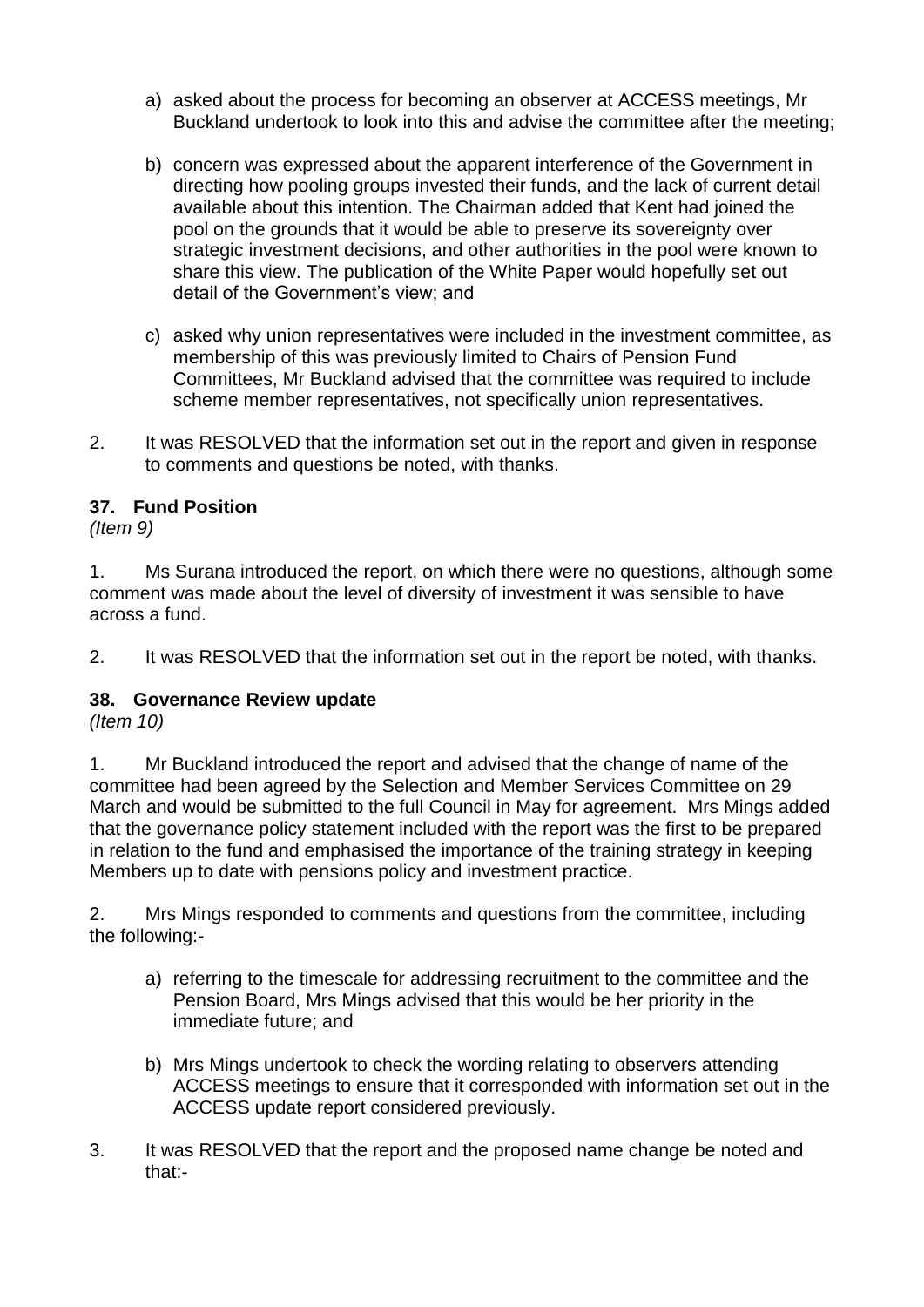- a) the Fund Governance Policy and Compliance Statement and the Fund Training Strategy be approved; and
- b) should the name change be agreed, the word 'Superannuation' be replaced by 'Pension' in each document.

#### **39. Date of next meeting**

*(Item 11)*

The committee noted that the next meeting of the committee would be held on Wednesday 22 June 2022, commencing at 10.00 am at Sessions House, Maidstone.

## **40. Motion to exclude the press and public for exempt business**

That, under Section 100A of the Local Government Act 1972, the press and public be excluded from the meeting for the following business on the grounds that it involves the likely disclosure of exempt information as defined in paragraph 3 of part 1 of Schedule 12A of the Act.

## **EXEMPT ITEMS**

*(Open access to minutes 41 to 45, and 48. Summary of minutes 46, 47 and 49, where access to these minutes remains restricted)*

# **41. Pension Fund Risk Register**

*(Item 12)*

1. Mr Buckland presented the fund's Risk Register and advised that he would be reviewing the risks and the levels before the committee's next meeting in June.

2. A view was expressed by several members that the risk register could be expanded to include climate risk and reputational risk. Mr Buckland noted that reputational risk was included as a sub-risk of a number of the existing risks, but undertook to review the register and include climate and any other pertinent risks when it was reported in future.

3. It was RESOLVED that the information set out in the report be noted, with thanks.

# **42. Manager Presentation - Baillie Gifford**

*(Item 13)*

*Lynn Dewar, Lucy Haddow and Gareth Roberts from Baillie Gifford were in attendance for this item at the invitation of the committee.* 

1. The Chairman welcomed Ms Dewar, Ms Haddow and Mr Roberts and thanked them for attending. He advised the committee that this was the final meeting Ms Dewar would attend as she was shortly to leave Baillie Gifford after 30 years, 19 of those years working with the Kent fund.

2. Ms Dewar, Ms Haddow and Mr Roberts updated the committee on the composition and performance of the funds they managed for the Kent fund and responded to comments and questions of detail, including how investment held in Russian companies would be handled in the future, the impact of investment performance on share price and the frequency of checks on performance, which the committee was assured were regular and very thorough.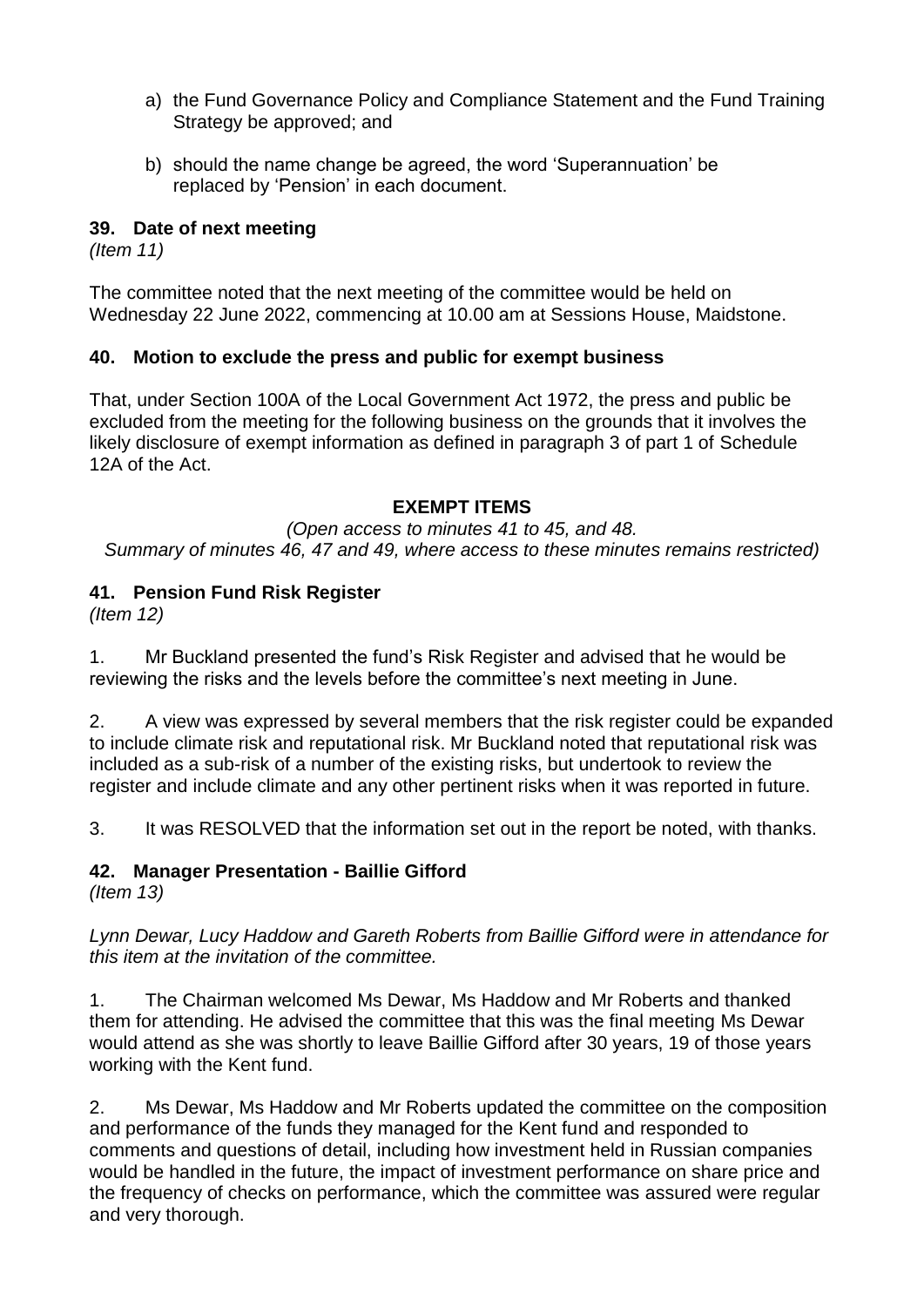3. The Chairman thanked Ms Dewar, Ms Haddow and Mr Roberts for attending and for their frank and helpful answers to the committee's questions. The committee particularly thanked Ms Dewar and wished her well for the future.

4. It was RESOLVED that the update be noted, with thanks.

## **43. Invasion of Ukraine - impact on the Fund**

*(Item 14)*

*This item was considered with agenda item 17 and is minuted below.* 

## **44. Update from the Equity Protection working group**

*(Item 15)*

*This item had been emailed to Members after the main agenda pack had been issued.* 

1. Mr Sinnott introduced the update report and he and Mr English responded to comments and questions of detail from the committee, including about the likely impact of the change in the rate of inflation.

2. It was RESOLVED that the information set out in the report be noted, with thanks.

#### **45. Pension Fund Cash Flow**

*(Item 16)*

1. Mr Buckland and Ms Surana introduced the report, about which there were no questions or comments.

2. It was RESOLVED that the information set out in the report be noted, with thanks.

#### **46. Invasion of Ukraine - impact on the Fund**

*(Item 14)*

*Agenda items 14 and 17 were discussed together as their subject matter was very closely related.*

1. Mr Buckland introduced the report and he and Mr English responded to comments and questions of detail from the committee, including about the handling of media interest, the future re-opening of the Russian stock markets, how the committee could respond at short notice to future developments affecting the fund, and a comparison of Kent's approach to those of other funds.

2. The committee agreed the recommendation set out in the exempt report.

#### **47. Investment Strategy**

*(Item 17)*

1. Mr Buckland introduced the report, the discussion of which was combined with that of agenda item 14.

2. The committee agreed the recommendation set out in the exempt report.